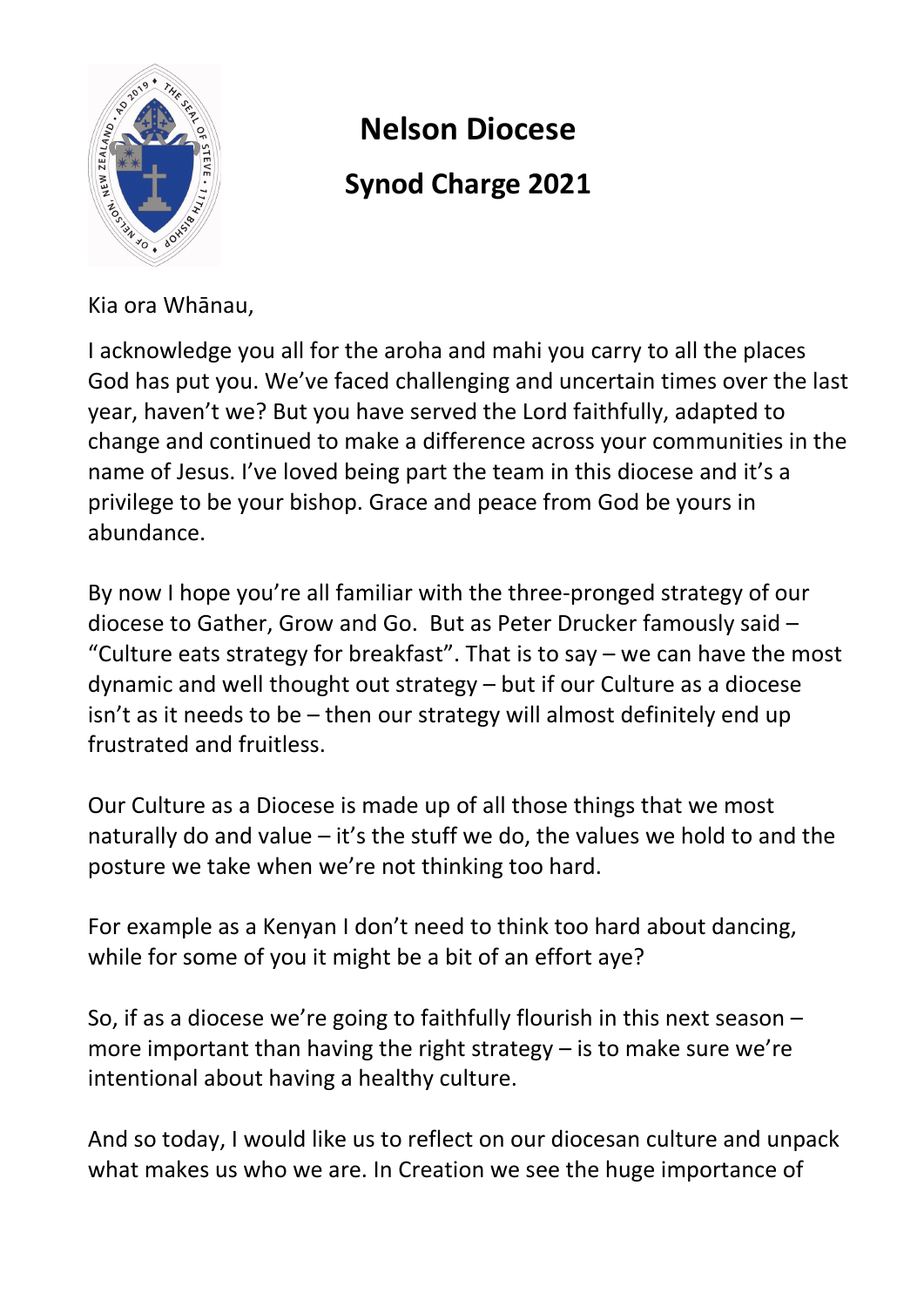DNA - and how it is responsible for the qualities and characteristics that are passed on to the next generation. Our culture as a diocese is like our spiritual DNA – these are the qualities we will pass on. It's true - sometimes we can pass on unhelpful things. But today I would like to take the time to describe the sort of DNA and culture we need to be a healthy, thriving diocese - so we can cultivate and move towards fulfilling our vision… 'To be a growing whānau of disciples on an adventure to share the Good News of Jesus Christ in the Top of the South and around the world'.

I see our DNA consist of five strands – that weave and intersect through all that we do – to the point where they become natural and second nature to each and every one of us.

Those five strands being: Family, Adventure, Innovation, Truth and Hospitality.



To make it easier for us to remember them, they are ordered to form the acronym F.A.I.T.H. No single strand or value is more important than any other.

These five strands are both explicit expressions of what we believe to be important… but they're also put into practice in the way we do things. Like Jesus - they are both proclaimed and incarnated. Now, some strands are already very present in our current reality, while others are more aspirational and will require all of us to do intentional work until they become second nature. Each value also has a Te Reo Maori expression that goes some way to describing the heart of the culture of our Diocese.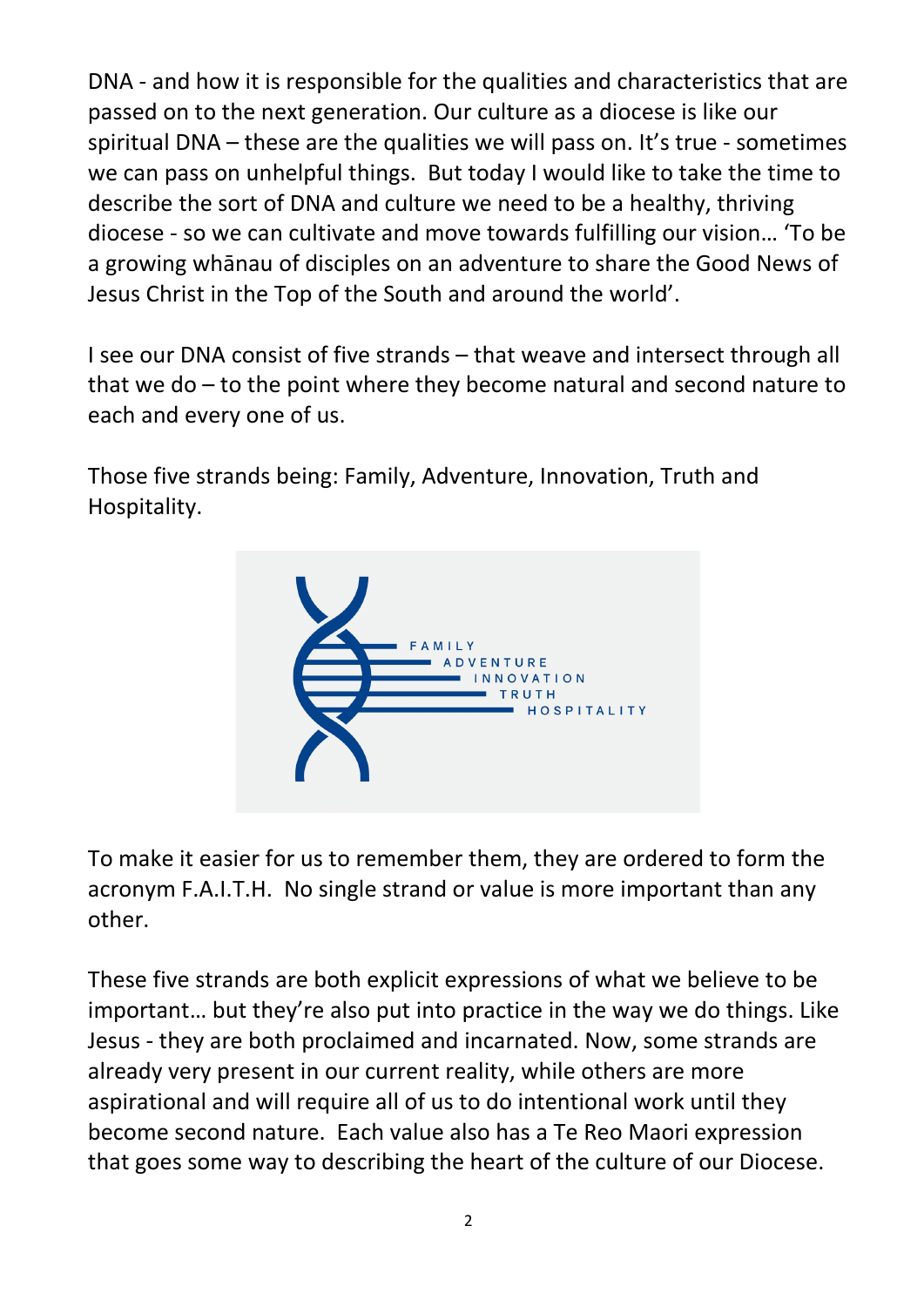

Old habits die hard – most of us probably feel icky at the thought of not brushing our teeth at night. And new habits can be hard to set in stone – as most of us who have tried to change our diets or exercise routine can attest too. The same goes for our corporate habits. But good habits lead to good health! So let's be intentional about cultivating good habits as a diocese so we can become healthy and fit for the adventure ahead - and energised for God's mission.

# **Why are these 5 things so important?**

- They Safeguard our DNA and history- Because while our strategies and models will change, our underlying convictions and values won't.<sup>[1](#page-2-0)</sup>
- They Sustain the kind of family we invite people to join.
- And they Shape our future, as we ask key strategic questions of ourselves – like "Why do we do what we do?" "What's most important to us?" and "What does success look like?"

It's these 5 values that today I am inviting and expecting you as Synod to keep me as Bishop accountable to. And I will do the same in return.

So let's dig into it:-

#### **1. We cultivate a deep sense of belonging as a Family - Whanaungatanga**

1 Corinthians 12:27, Paul uses the analogy of a body to describe the Church. Now you are the body of Christ, and each one of you is a part of it.

<span id="page-2-0"></span><sup>&</sup>lt;sup>1</sup> For more information about how churches and faith-based organizations drift from their founding mission see [https://www.amazon.com/Mission](https://www.amazon.com/Mission-Drift-Unspoken-Charities-Churches/dp/0764211013)-Drift-Unspoken-Charities-Churches/dp/0764211013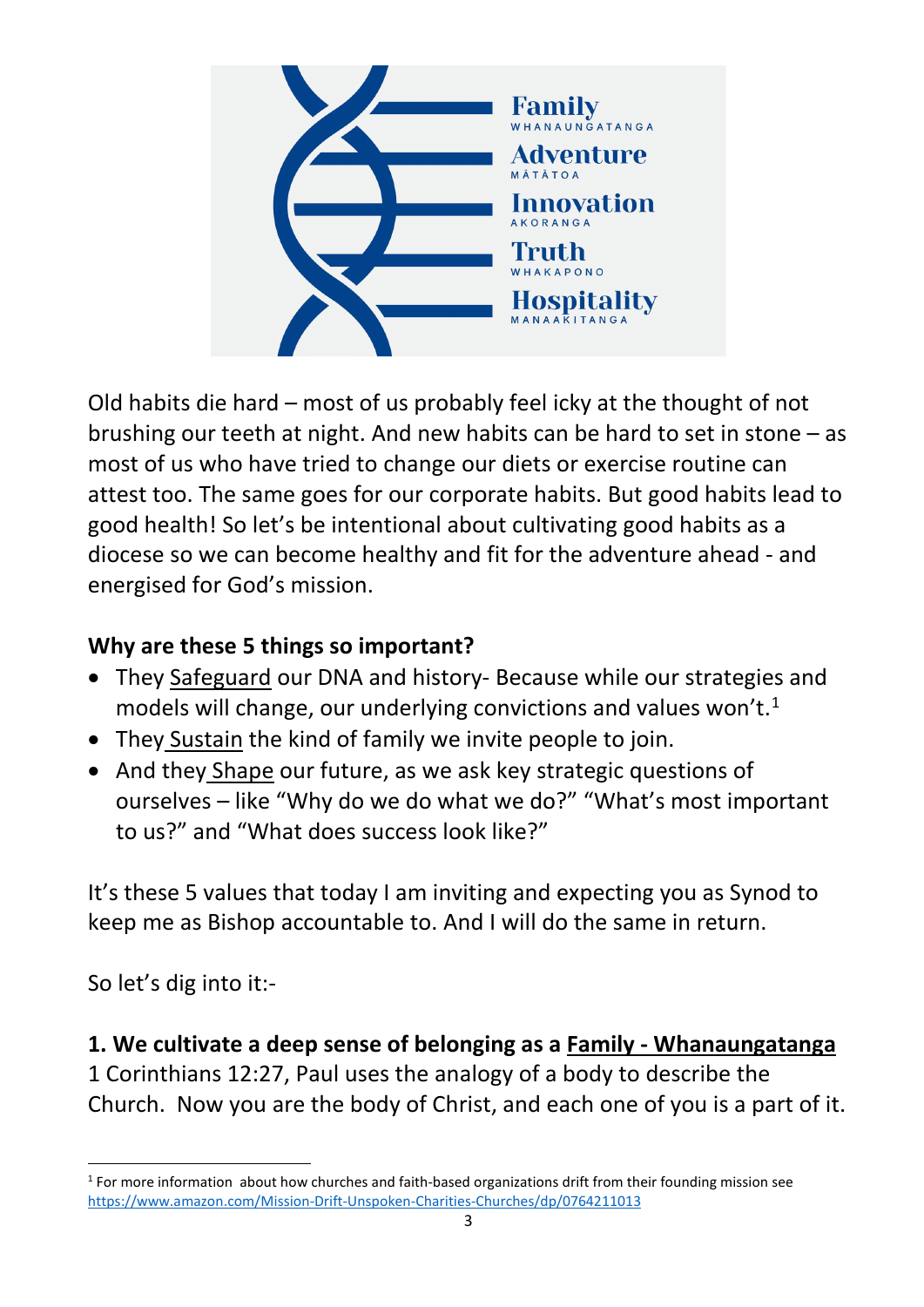We believe that God loves all people regardless of age, culture, language or gender and these should not be barriers to belonging to the community of the church, the body of Christ. Therefore, we show respect for everyone, treat everyone with fairness, protect the vulnerable, show grace and work as a unified team.

Your turn: Take a moment and share in twos' around your tables the family values/rules/motto you grew up with or admire from other families.

What I personally remember as a family motto growing up is that everyone chips in. I have also observed with admiration the way some families welcome and receive guests and say goodbyes.

I wonder what behaviours you think would express a healthy family life in the diocese? Here are a few things I've observed with great appreciation.

- We speak honourably about each other
- We celebrate each other's joys and cry with those who mourn
- We call out bad behaviour (and initiate fire breaks?)
- Everyone chips in, there's no 'us vs them'
- Everyone has a place at the table and their contribution counts
- You don't leave the family when you retire or your role changes. So thank you +Richard and Hilary and many other retired clergy whom we've reached out to for help.

What if we asked ourselves – "who's missing from our family table?" And how can we better welcome families, young people, and those who are marginalised?

One of the inspiring examples of being family and cultivating this sense of belonging to the wider church is of a few folks from Nativity Parish who regularly go to Kekerengu in the Awatere once a month to support a small rural church community. I know of other folk from Greymouth & Kumara and Cobden/Runanga who have been supporting the folk in Reefton.

In Africa, we have this concept of Ubuntu- the idea that 'I am because we are'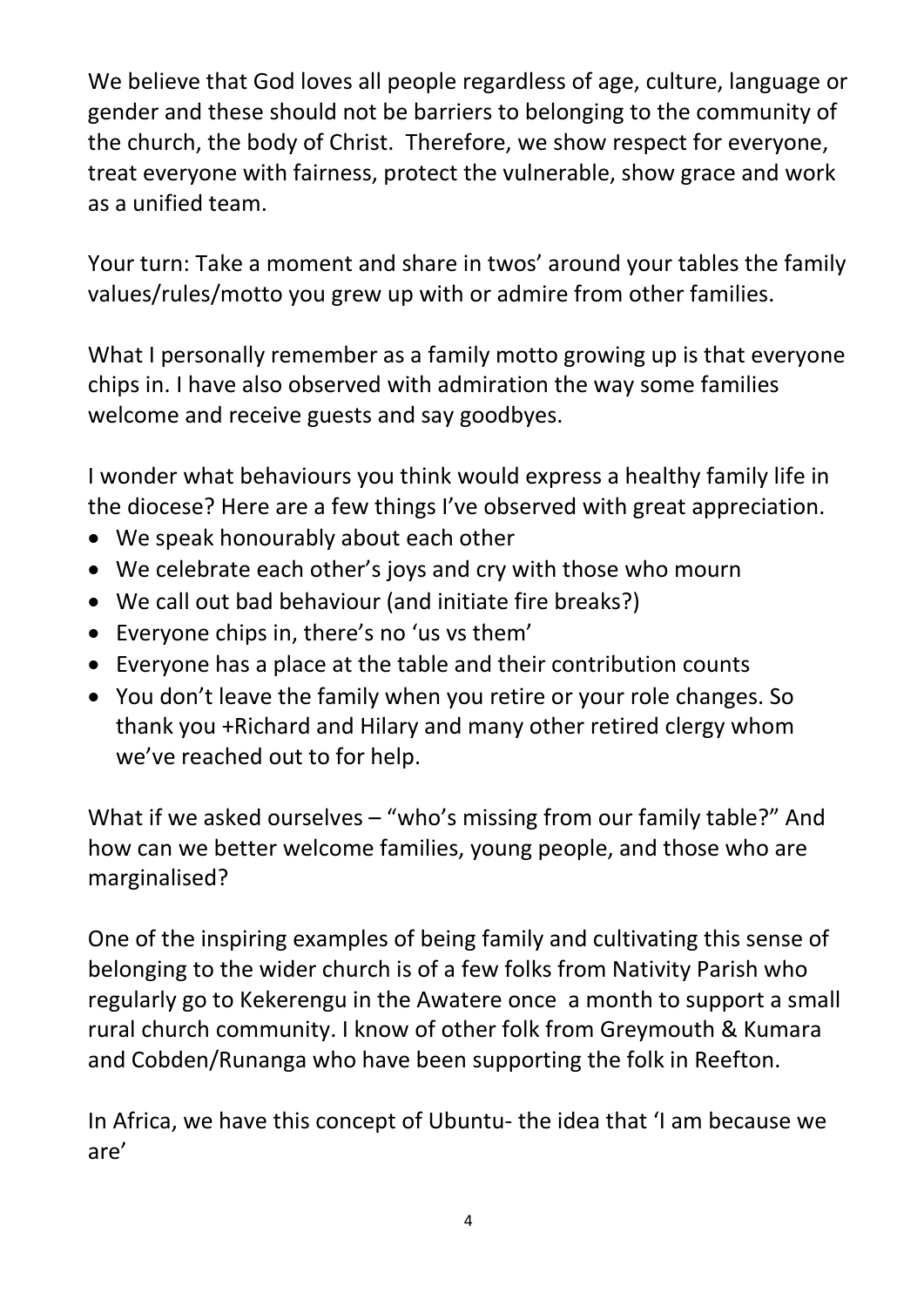And as the Whakatauki goes, Ehara taku toa i te toa takitahi, engari he toa takitini — My success is not my own, but from many others.

So I wonder what is something you can do to live out and nurture this kind of belonging in your own church community?

#### **2. We embrace the Adventure - Mātātoa**

We believe that God's call to mission is an adventure, where the Holy Spirit leads and empowers every member of the church to share the Good News in their sphere of influence. Yes it can be challenging at times – but it's not a burden that drains us, and it's certainly not boring!

Therefore, we are courageous, prepared, prayerfully discerning and open to all possibilities for mission and community involvement. We are willing to go to the places no one else is going, to reach the people no one else is reaching with the Good news.

I've thoroughly enjoyed reading the Synod reports. I'm deeply grateful for the spirit of adventure I see in many across our diocesan family. For example the 'Nourish nights' that Courtnay has started in Kaikoura for people who have no interest in church but love nature and are open to be gathered around scripture, prayer, good food and poetry.

So many examples of adventure in mission mentioned in our reports. At a time when people say the Church is dying, I see people following Jesus into new places to share the Good News.

I think it's Christine Cain who said 'Life is too short, the world is too big and God's love is too great to live ordinary'. We are called to be a movement, not an institution; a voyage, not a harbour.

I wonder how many of you have experienced an adventure in your ministry - be it individually or as a parish - in the past year? Because if you can't recall any – maybe it's time you went out on a God given adventure sometime soon?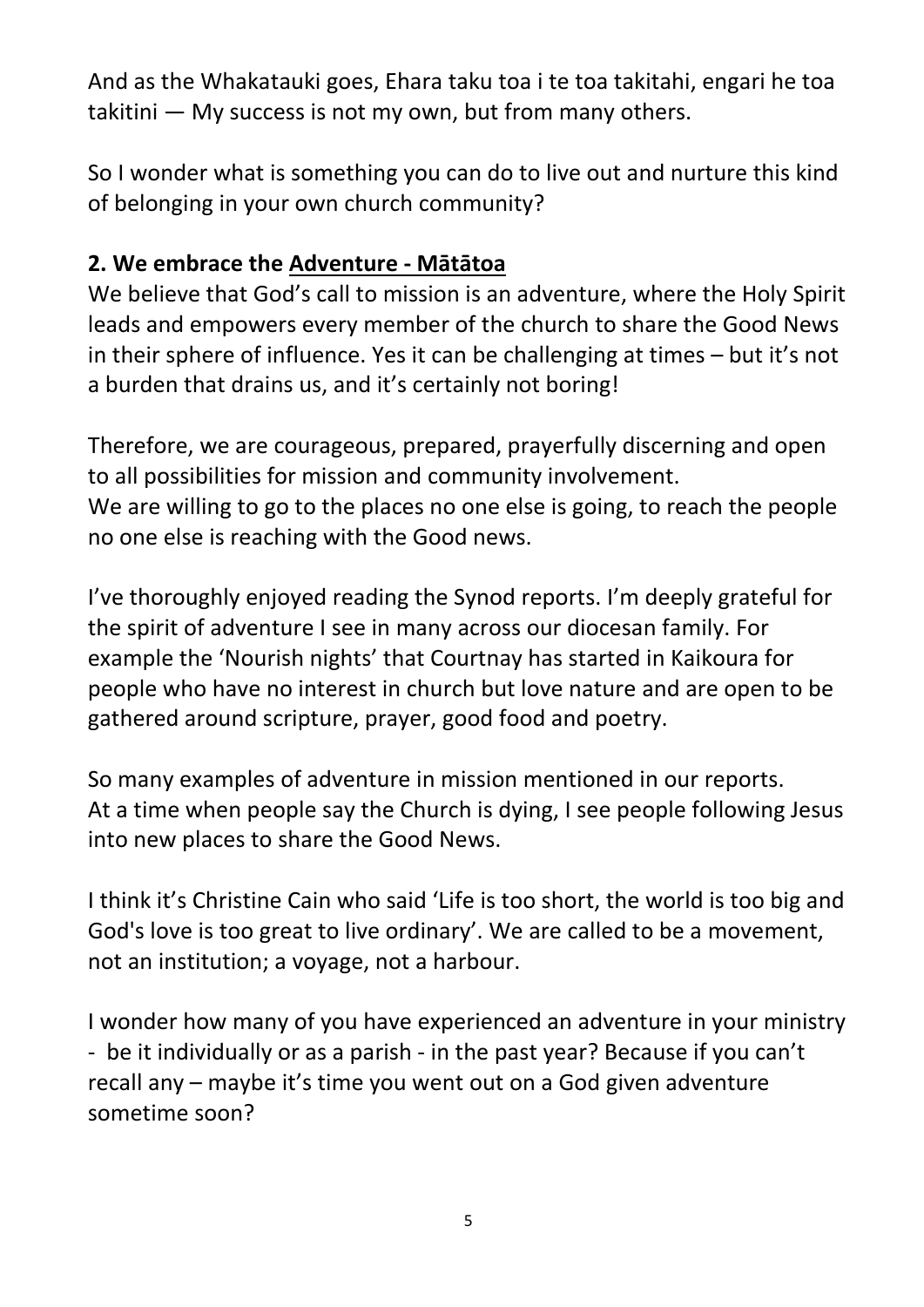#### **3. We seek to Innovate, learning to adapt and grow - Akoranga**

We believe that God equips the church with leaders to inspire and empower God's people - so they can adapt to meet the challenges and opportunities in front of us.

Therefore, we invest in leaders who value being life-long leaners, we encourage innovation, we remain teachable, we take risks, and we form structures that are light weight and low maintenance.

So we cultivate a posture of learning with others - other leaders, other congregations, other organizations. This posture of learning from others does not necessarily mean that the "other" is going to have the solution to all our problems, though we may discover some valuable things that will help us grow forward. My experience is that learning with others gives me more perspective and helps reveal my own blind spots. I seem to learn more about myself from observing others than I do just through selfreflection alone.

So we try not to make the same mistakes twice, we constantly ask if there's a better way, honestly evaluate how we are doing and acknowledge we might need to do things differently if we wish to get different results.

We welcome constructive feedback with an open and happy heart – because we are secure in the knowledge that our worth is found in God's love, and because we are eager to grow and improve.

We value the taonga of our past, but we are not prisoners of the models that have served us well in the past. As innovators we are primarily concerned with our God given mission – and so won't allow ourselves to get stuck pursuing models of ministry that consume our time, energy and money - without fulfilling our mission.

How many of you watch the Lego Masters TV Show? In a recent meeting, my chaplain Simon shared how Lego was stuck and was about to die as an organisation. A new CEO - Jorgen Vig Knudstorp - joined the company and turned it around by leading it to a place where they could innovate rather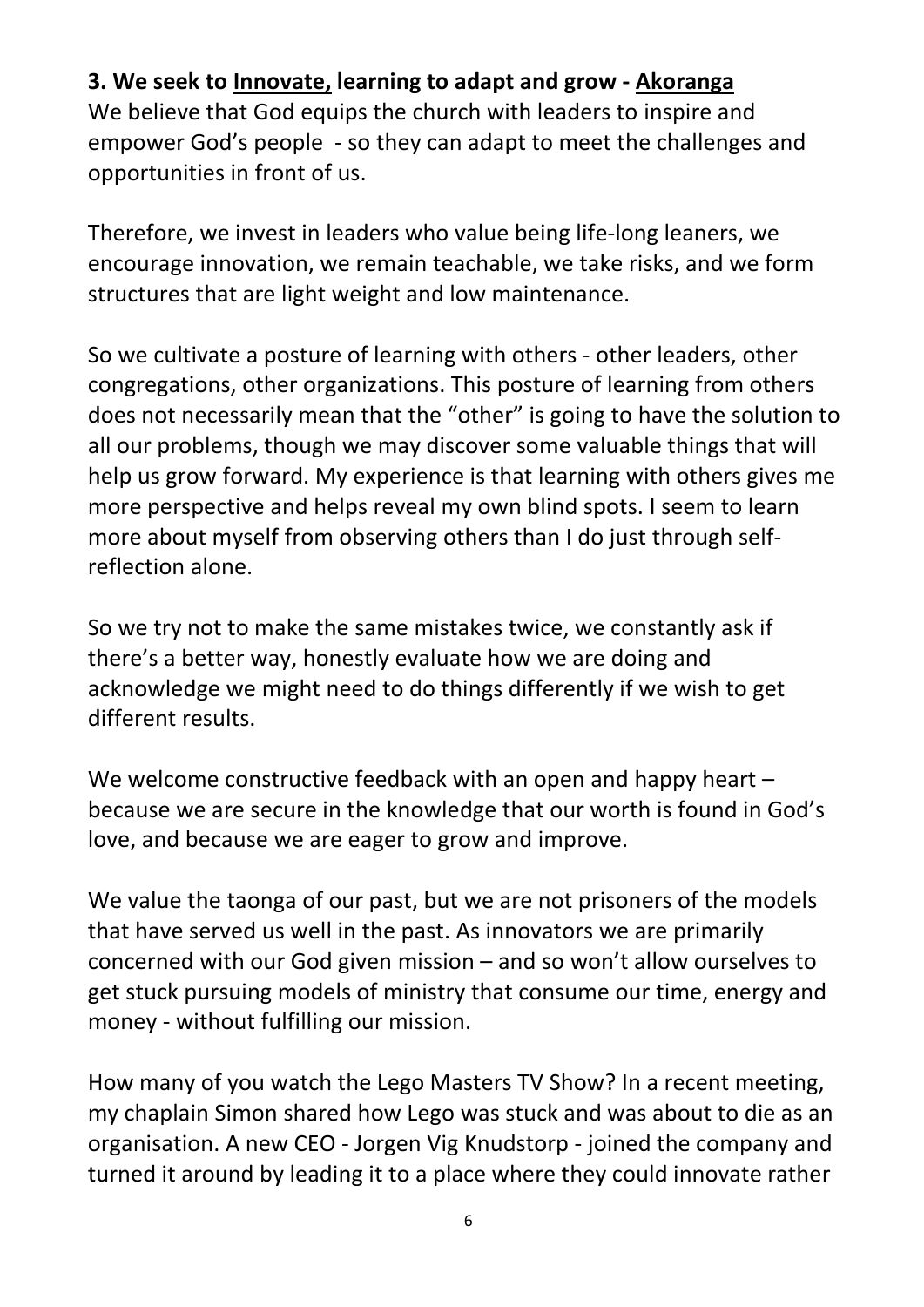than stagnate. Here was his motto: 'Blame is not for failure, it's for failing to help or ask for help'.

So across our diocese, people have been innovating.

Because of the constraints of Covid, we now have a number of parishes livestreaming and now the bishop can visit 5 parishes on Sunday morning, and he regularly does! Innovation? Even the Cathedral has screens! Thanks to Brad and the tech team.

And to our Reefton whanau – A special shout-out to you. You're not here not because it's over, but because you see opportunities for mission in Reefton and want to innovate and reimagine mission in a new way.

## **4. We uphold the Truth in the Bible and in the Gospel of Jesus Christ** as set forth in the Scriptures - **Whakapono**.

We believe that Jesus Christ is Lord of all and the head of the church, and through the Spirit guides the whole church into truth. We believe in the power of the gospel to transform lives, offer forgiveness from sin, bring freedom, hope and reconciliation.

We'll seek to share the truth in love as we follow our Lord, the "Word who became flesh and dwelt among us… full of grace and truth" (John 1:14)

Therefore, we nurture a movement of disciples who delight in studying, applying and teaching God's word, and how to live out this truth in word, sign and deed.

The Centre of Bible Engagement<sup>[2](#page-6-0)</sup> study polled 40,000 people ages 8 to 80 to see how people were engaging in Scripture. As they compiled the results, they made a remarkable discovery they were not even looking for when they originally planned the survey.

The study indicated that when people engaged in the Scripture once or twice a week, there was little to no effect. Three times a week saw a slight pulse, a faint heartbeat. Something moved in the behaviour of the person

<span id="page-6-0"></span><sup>2</sup> [https://lifewayresearch.com/2021/04/30/the](https://lifewayresearch.com/2021/04/30/the-key-to-life-changing-biblical-engagement/)-key-to-life-changing-biblical-engagement/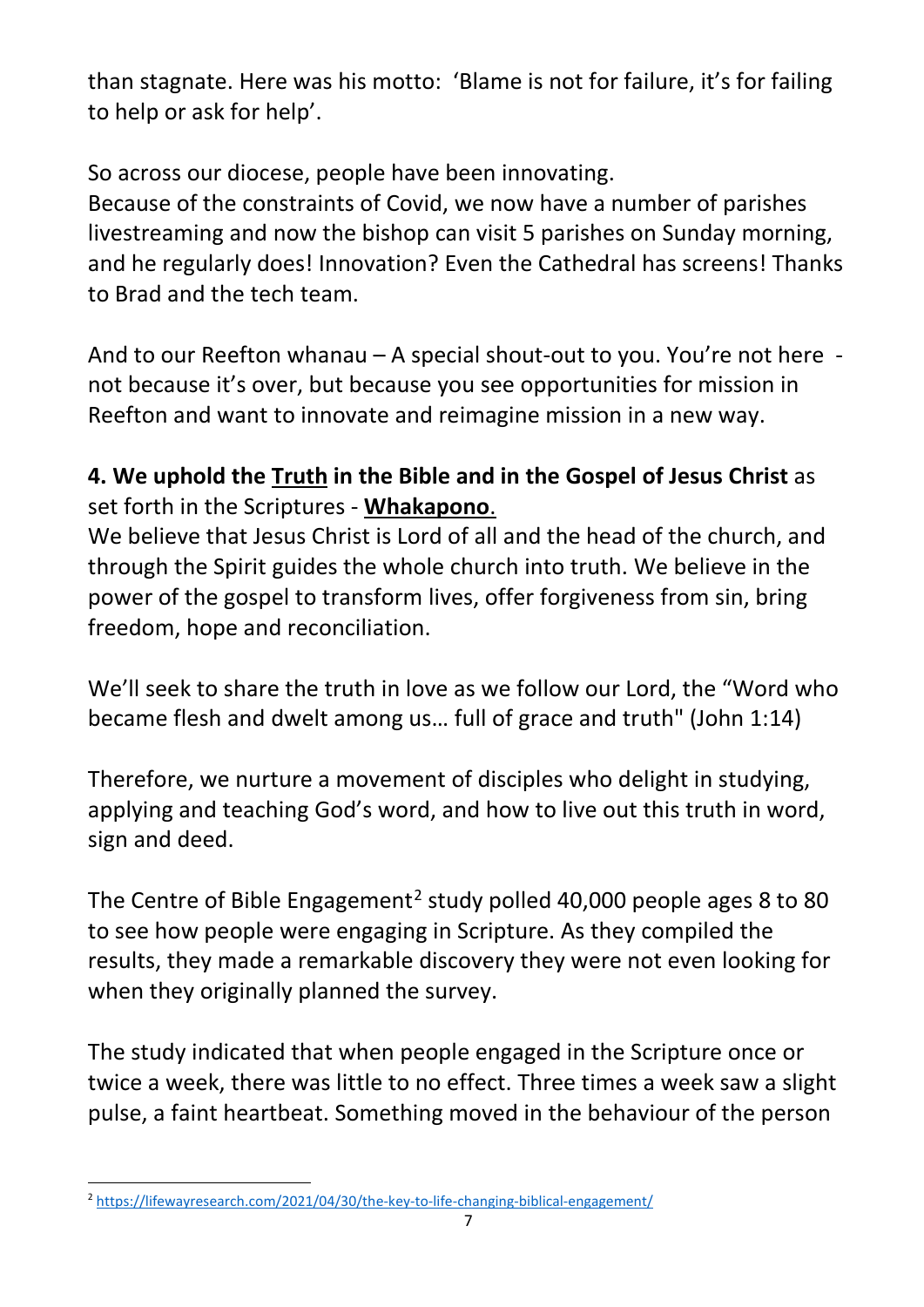engaging in Scripture. The eye opener happened when Bible engagement reached at least four times a week.

There were profound differences discovered in the behaviour of people who engage the Scriptures at least four times a week and those who engage with Scripture less often.

The stunning findings included the following:

Feeling lonely drops 30% Anger issues drop 32% Bitterness in relationships drops 40% Alcoholism drops 57% Sex outside of marriage drops 68% Feeling spiritually stagnant drops 60% Viewing pornography drops 61% Sharing your faith jumps 200% Discipling others jumps 230%

The findings seem to hammer home the truth that engaging in the Scriptures at least four times a week makes a huge difference in our discipleship journey.

As people who love truth, I want to see people in our parishes reading the Bible regularly with someone. Can you help? Who might you open and explore the scriptures with in your life? It's not that hard – and you may be surprised how hungry people are for these simple and honest times exploring the bible with someone else.

This coming week, BTC in partnership with Latimer Fellowship will be running four evenings on Confidence in the Bible, Confidence in the Gospel. I highly recommend these.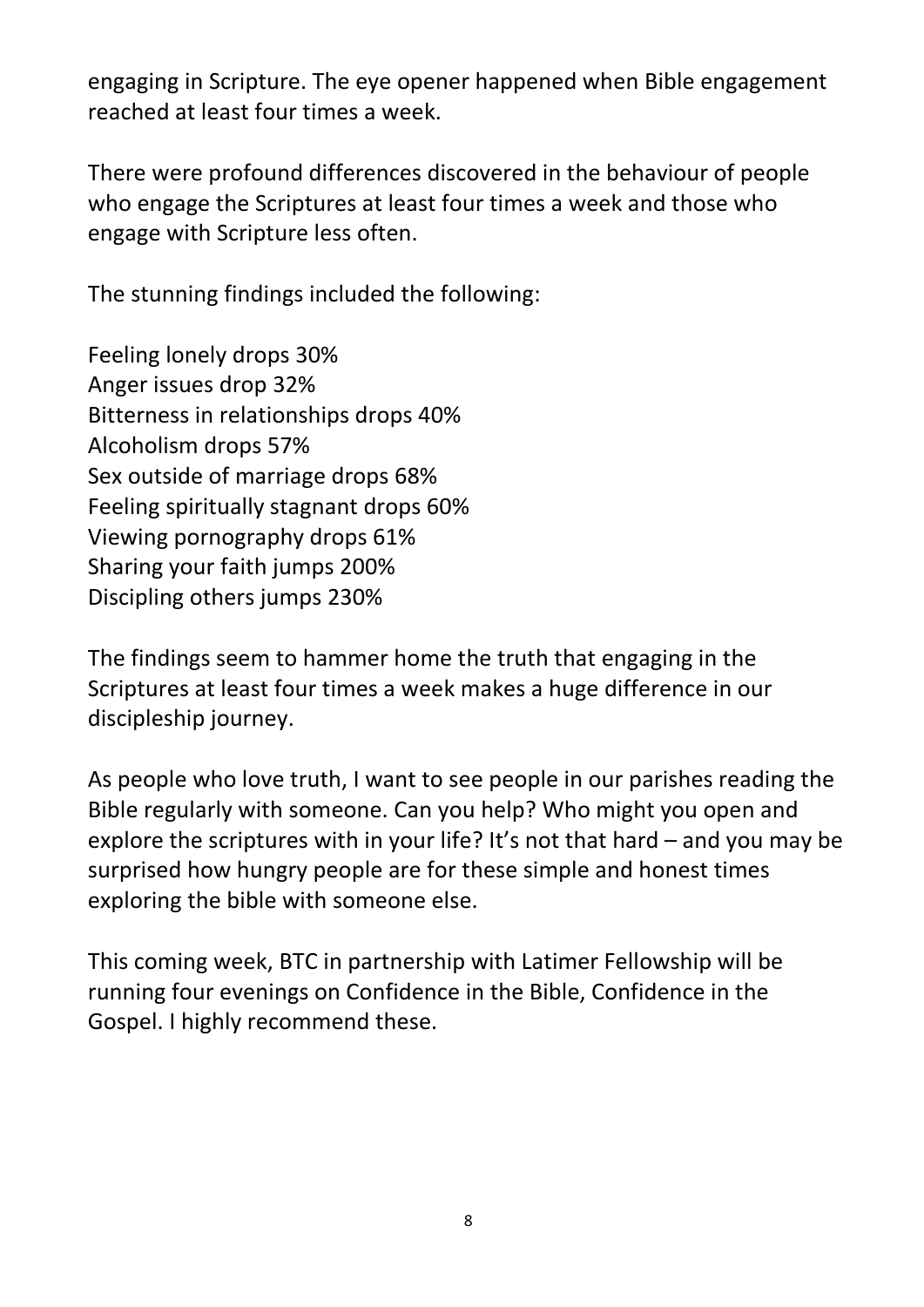## **5. We seek to respond to God's grace in Christ by being a people of blessing and radical Hospitality - Manaakitanga**

I have recently been helped to understand Manaakitanga which is a key concept in Te Ao Maori.

Manaaki is core to a Māori sense of hospitality. It is literally the concept of lifting (aki) the mana of another. Mana is a deeply rich word. It is perhaps best understood as the spiritual essence of another person, worthy of respect and honour.

Mana is effectively a person's character that is evident to others; and a person's mana is ascribed to them by others, not claimed by themselves. To lift up another person's mana involves honour, generosity, service, hospitality, support, care—in short: blessing.

It is through such hospitality of Ruatara and tangata whenua that Samuel Marsden and early CMS missionaries were able to minister in these islands. That is why Ruatara is called Te ara mote Rongopai - gateway to the gospel.

Therefore, we honour our Treaty partners, show grace to other cultures, repent for past wrongs done, and steward our Taonga to bless future generations.

It was great to have the involvement of Bishop Richard Wallace of Pihopa of Te Pīhopatanga o Te Waipounamu and his team in the recent installation services at Victory and at the Cathedral. I would like to see this relationship deepen.

Hospitality means that we become like the Good Samaritan. That we're committed to minister to those who have been hurt, that we repent and make amends, even at great cost to ourselves.

Hospitality is an act of humility. It takes a willingness to challenge the culture that would see us pass by on the other side.

We live in a world where many are hurt, isolated and lonely. As Christians, we are broken by what breaks God's heart - the weak, those harmed by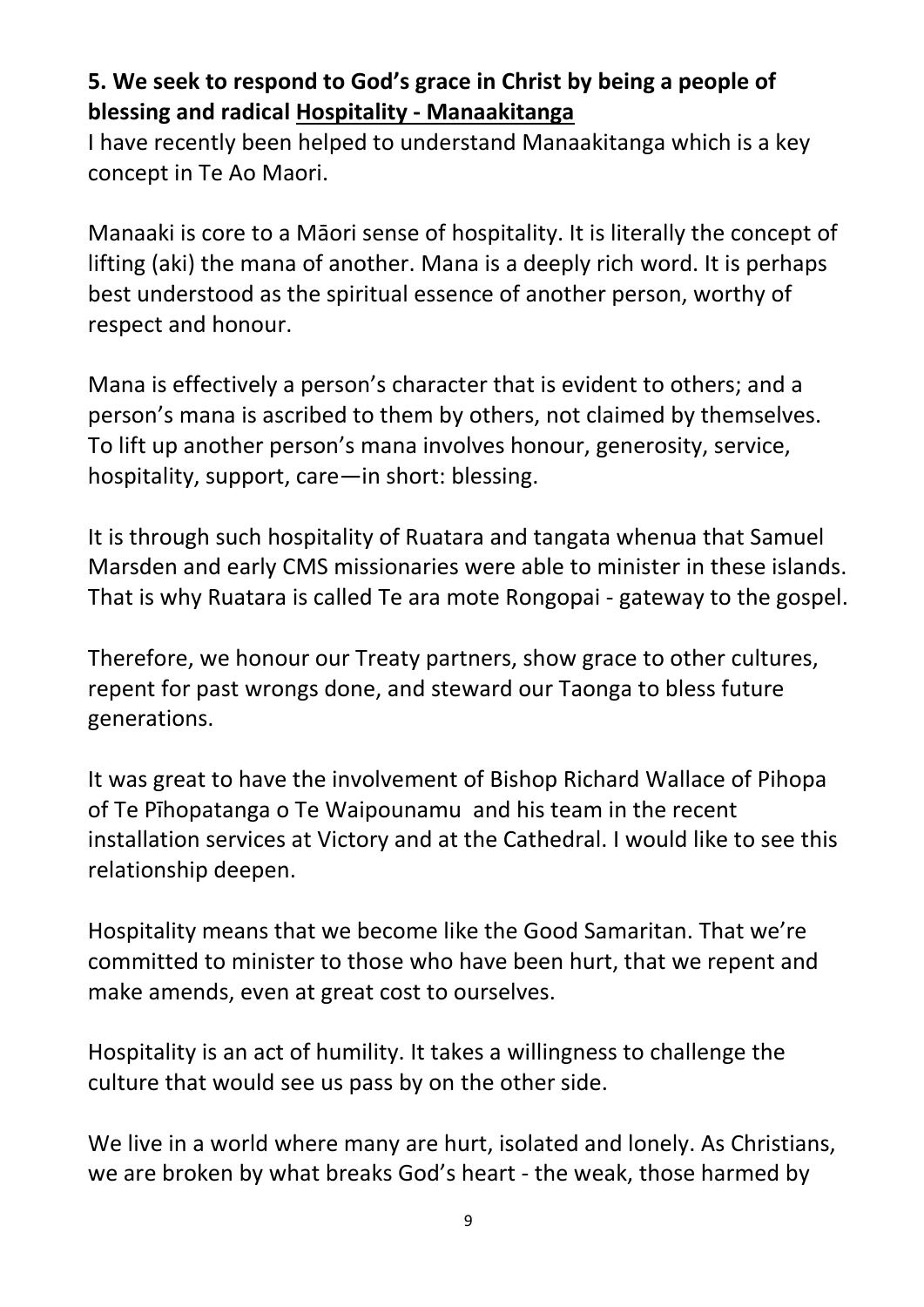others, those in despair and those who suffer and have no voice. We want our churches to be safe places where we're learning together what it means to be good neighbours. Where we look out for people, offer help, display random acts of goodness and kindness. Where we are famous as a people who embody Goodness culture.

This is something that we can only do in the power of the Spirit. Hospitality can open great doors for the gospel<sup>[3](#page-9-0)</sup> - the ultimate hospitality of God.

We are called to be channels of God's blessings, being willing to be used by God through outrageous generosity to bless a world needing hope.

Therefore, as we have opportunity, let us do good to all people, especially to those who belong to the family of believers. Galatians 6:10

Growing up, my parents taught me something that has remained with me ever since. There is always room for one more. Our home was a place where all sorts of people felt free to come, some stayed for months and years. And yes, I found it challenging many times having to give up my bed for a guest but I'm deeply grateful for the privilege of seeing so many people transformed through my parents hospitality.

Recently we invited people who were not part of the diocesan leadership to join us at Leadership conference as part of our hospitality. Three of those present have now joined our diocesan family. People at NZCMS once told me, be wary of Steve when he says, "can we have a coffee." But that's a reputation I'm proud of!

<span id="page-9-0"></span><sup>&</sup>lt;sup>3</sup> In her book, the Gospel comes with a House Key, Rosalia Butterfield tells her story of being drawn to Jesus by the hospitality of her neighbours. Here is a short clip about her testimony <https://www.youtube.com/watch?v=kfYibfY6fQk>